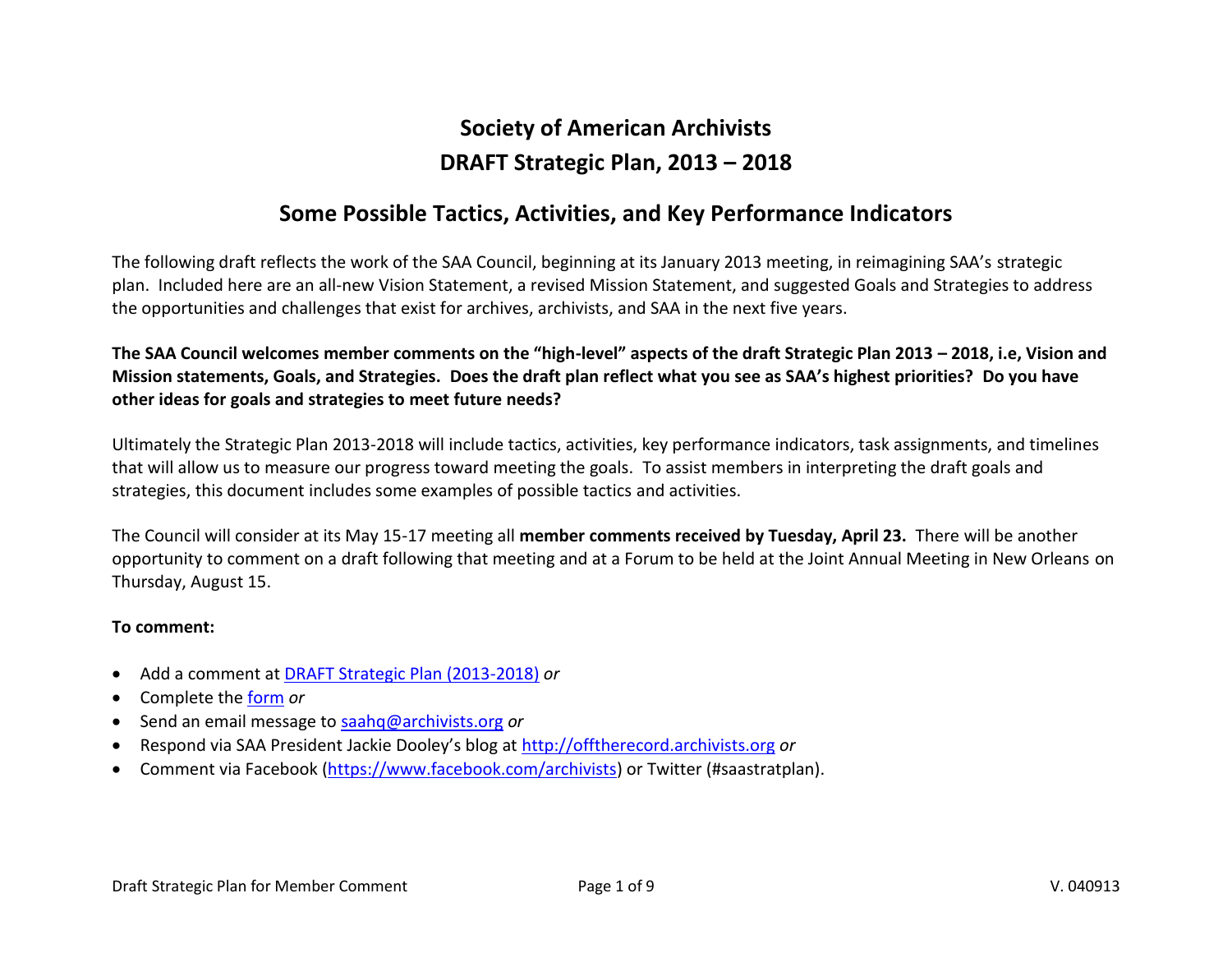#### **GOAL 1: ADVOCATING FOR ARCHIVES AND ARCHIVISTS**

#### **Society values the vital role of archives and archivists.**

#### **1.1. Promote the value of archives and archival practices to society at large.**

| <b>Possible Tactics</b> |                                                                                                                                                                                    | <b>Possible Specific Activities</b>                                                                                                                                                                     |  |
|-------------------------|------------------------------------------------------------------------------------------------------------------------------------------------------------------------------------|---------------------------------------------------------------------------------------------------------------------------------------------------------------------------------------------------------|--|
| 1.1.1.                  | Provide programming and sponsor public awareness campaigns<br>(including American Archives Month) that demonstrate the<br>value of archives in individuals' everyday lives.        | Identify and target key media and communication channels affecting public<br>opinion.<br>Compile and provide access to "stories" (testimonials) demonstrating the<br>value of archives.                 |  |
| 1.1.2.                  | Work with PR counsel to determine method(s) for measuring<br>baseline public understanding of the role of archives and<br>archivists so that progress toward goal can be measured. | Implement study to determine baseline level of understanding of archives<br>among general population and/or target audiences.<br>Repeat studies periodically (TBD) to measure effectiveness of efforts. |  |

### **1.2. Educate and influence decision makers about the importance of archives in the success of their organizations and constituencies.**

|        | <b>Possible Tactics</b>                                                                                                                                                                                                                                                     | <b>Possible Specific Activities</b>                                                                                                                                                                                                                                      |  |
|--------|-----------------------------------------------------------------------------------------------------------------------------------------------------------------------------------------------------------------------------------------------------------------------------|--------------------------------------------------------------------------------------------------------------------------------------------------------------------------------------------------------------------------------------------------------------------------|--|
| 1.2.1. | Develop and maintain a wide variety of advocacy resources,<br>including up-to-date, useful issue briefs and talking points on a<br>variety of topics that can be adapted easily by archivists and<br>the media.                                                             | By 2014, assign appropriate component groups to develop issue briefs<br>covering topics outlined in SAA's Advocacy Agenda.<br>By 2014, provide briefs and talking points online and in formats that can be<br>delivered in person (e.g., for meetings with legislators). |  |
| 1.2.2. | In collaboration with CoSA, NAGARA, and other influential<br>advocates for archives (associations, industries, policymakers,<br>individuals), develop a broad-based archival advocacy program<br>directed at resource allocators, policymakers, and other<br>"influencers." | By 2015, put in place a diverse nationwide "grassroots" network of advocates<br>for archives that allows for proactive actions in addition to timely reactions.<br>By 2015, identify and target key media and communication channels affecting<br>resource allocators.   |  |

#### **1.3. Strengthen the capacity of those who work with archival material to articulate the value of archives.**

| <b>Possible Tactics</b> |                                                              | <b>Possible Specific Activities</b>                                        |
|-------------------------|--------------------------------------------------------------|----------------------------------------------------------------------------|
| 1.3.1.                  | Develop and provide resources and education, using a variety | Provide "Advocating for Archives" preconference workshop beginning at 2014 |
|                         | of delivery modes, to assist archivists in advocating for    | annual meeting for up to 60 attendees. (Free for conference registrants.)  |
|                         | archives.                                                    | Evaluate and refine for future offerings.                                  |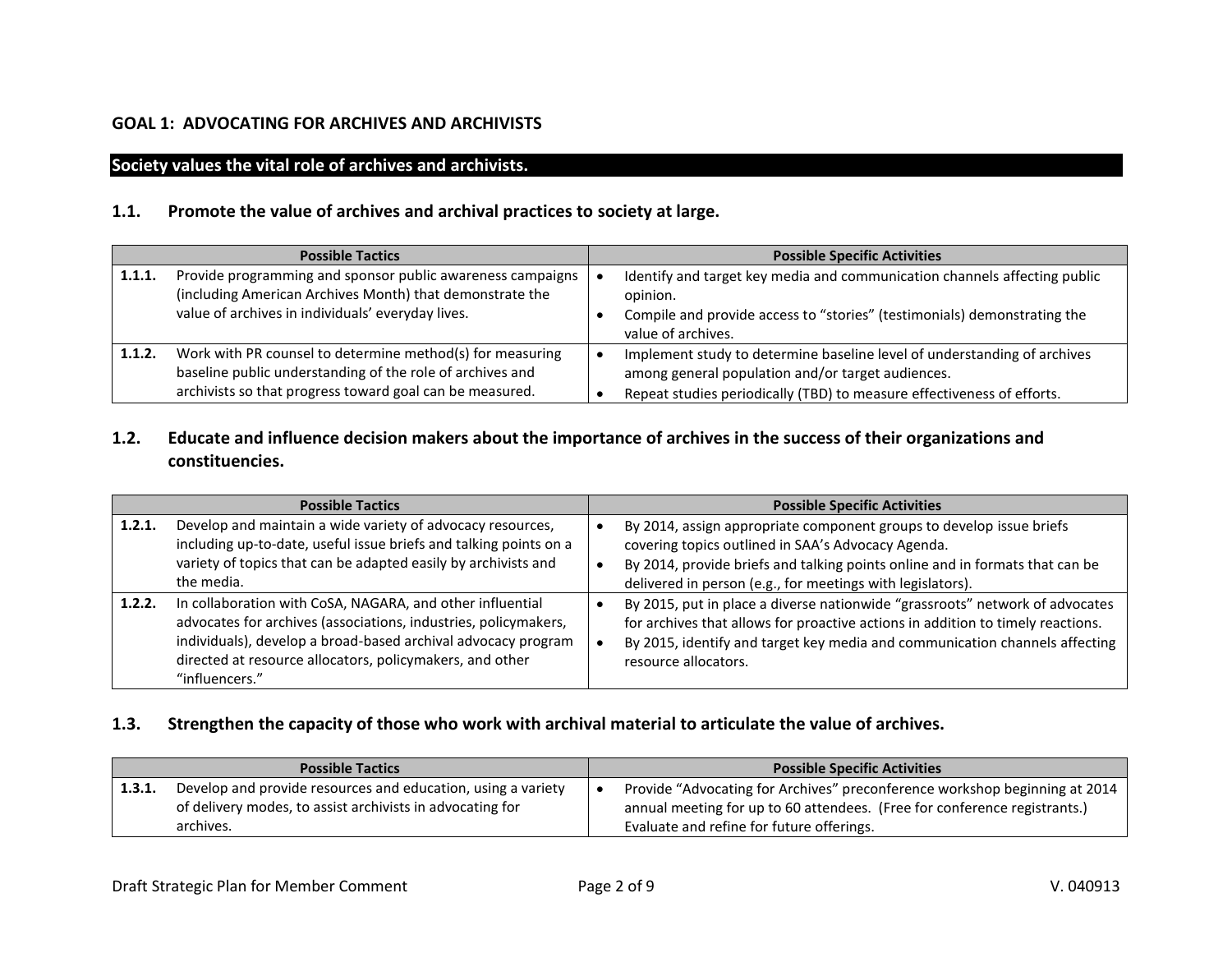|  | By 2014, develop and host free "Advocating for Archives" online, on-demand<br>webinar. Update as needed.                                                     |
|--|--------------------------------------------------------------------------------------------------------------------------------------------------------------|
|  | By 2015, develop a broad array of practical resources (online testimonials,<br>brochures, email-able "squibs") to help archivists make the case for archives |
|  | passionately and convincingly.                                                                                                                               |

#### **1.4. Continue to enrich the profession by expanding opportunities for a more diverse membership.**

| <b>Possible Tactics</b> |                                                                                                                                                                                                                  | <b>Possible Specific Activities</b>                                                                                                                                                    |  |
|-------------------------|------------------------------------------------------------------------------------------------------------------------------------------------------------------------------------------------------------------|----------------------------------------------------------------------------------------------------------------------------------------------------------------------------------------|--|
| 1.4.1.                  | Partner with the SAA Foundation, the Association of Research<br>Libraries, and others as appropriate to expand the Mosaic<br>Program to support 10 minority scholarships by FY 2016.                             | Seek grant funding to support expansion of scholarship program.<br>Work with the SAA Foundation to develop compelling messages resulting in<br>increased contributions to Mosaic Fund. |  |
| 1.4.2.                  | Expand the Mosaic Program to include support for a year-long<br>internship experience in a partner ARL archives or special<br>collections, as well as career placement assistance and<br>leadership development. | Seek grant funding to support expansion of Mosaic program.<br>Work with the SAA Foundation to develop compelling messages resulting in<br>increased contributions to Mosaic Fund.      |  |

## *Goal 1 Key Performance Indicators (Examples):*

| <b>FY 2014</b>                                   | <b>FY 2015</b>                                   | <b>FY 2016</b>                                    |
|--------------------------------------------------|--------------------------------------------------|---------------------------------------------------|
| Number of institutions participating in American | Number of institutions participating in American | Number of institutions participating in American  |
| Archives Month increases by X%. [1.1.1.]         | Archives Month increases by Y%. [1.1.1.]         | Archives Month increases by Z%. [1.1.1.]          |
| Cadre of influential advocates has agreed to     | X media stories quote influential advocates      | Y media stories quote influential advocates       |
| speak on behalf of archives as needed. [1.2.2.]  | speaking out on behalf of archives. [1.2.2.]     | speaking out on behalf of archives. [1.2.2.]      |
| X members participate in Advocating for Archives | Y members participate in Advocating for Archives | Z members participate in Advocating for Archives  |
| workshop and/or webinar. [1.3.1.]                | workshop and/or webinar. [1.3.1.]                | workshop and/or webinar. [1.3.1.]                 |
| SAA receives more [TBD] requests from the        | SAA receives more [TBD] requests from the        | SAA receives more [TBD] requests from the media   |
| media for interviews and comments, and           | media for interviews and comments, and           | for interviews and comments, and coverage is      |
| coverage is increasingly accurate.               | coverage is increasingly accurate.               | increasingly accurate.                            |
| A grant proposal to support the Mosaic Program   | The Mosaic Program receives X applications for   | Ten Mosaic scholarships are awarded, and earlier  |
| is funded. [1.4.1.]                              | scholarships and sponsors a highly rated         | cohorts of scholars remain engaged via leadership |
|                                                  | leadership development experience. [1.4.1. and   | opportunities. [1.4.1. and 1.4.2.]                |
|                                                  | 1.4.2.                                           |                                                   |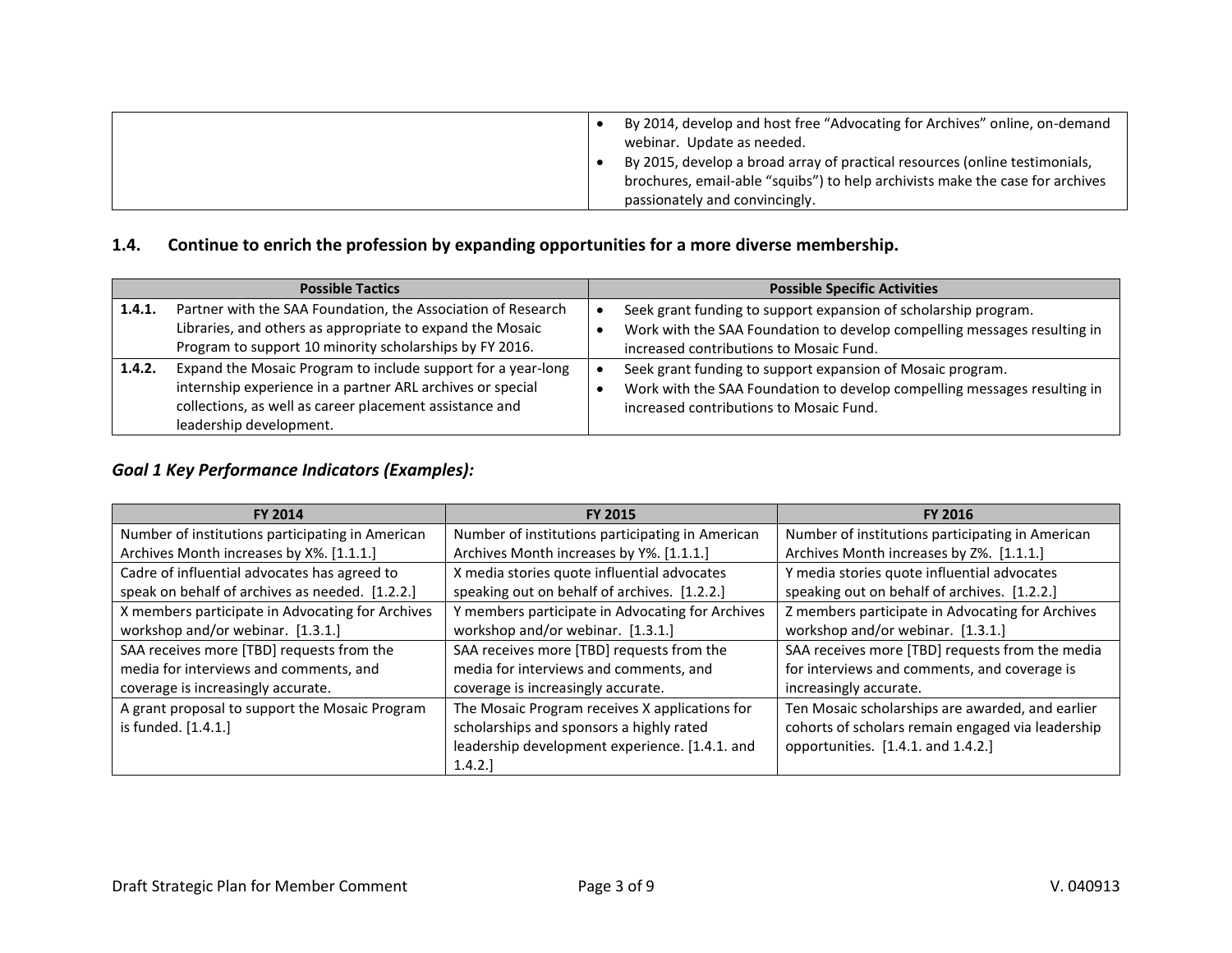### **GOAL 2: ENHANCING PROFESSIONAL GROWTH**

**Archivists have access to the professional resources they need to be successful and effective in their careers.**

#### **2.1. Provide education programs that are sustainable, keep pace with technological change, and promote best practices.**

|        | <b>Possible Tactics</b>                                                                                    | <b>Possible Specific Activities</b>                                                                                                                                                                                                                                                |
|--------|------------------------------------------------------------------------------------------------------------|------------------------------------------------------------------------------------------------------------------------------------------------------------------------------------------------------------------------------------------------------------------------------------|
| 2.1.1. | Provide education content in a wider array of formats,<br>addressing both affordability and accessibility. | By 2014, increase promotion of the fact that all members can arrange for<br>training in their regions.<br>By 2016, create monthy 15-minute audio podcasts on a wide variety of<br>archives topics and distribute these via iTunes or other outside podcast-<br>supporting service. |
| 2.1.2. | Modernize the process of reviewing, expanding, and<br>continuously improving SAA's course content.         | By 2017, refine the education program's processes to bring them in line with<br>the DAS model: develop natural training plans for archivists, integrate<br>courses across different realms of archival knowledge, and constantly refine<br>training materials.                     |

#### **2.2. Provide content that reflects the latest thinking and practice in the archival field.**

|        | <b>Possible Tactics</b>                                                                                                                                              | <b>Possible Specific Activities</b>                                                                                                                                                                               |
|--------|----------------------------------------------------------------------------------------------------------------------------------------------------------------------|-------------------------------------------------------------------------------------------------------------------------------------------------------------------------------------------------------------------|
| 2.2.1. | Publish modules that are timely and cutting-edge, fill in<br>professional gaps, address current professional needs, and<br>build on the corpus of the basic manuals. | Develop and publish content that supports SAA's DAS curriculum.                                                                                                                                                   |
| 2.2.2. | Diversify published research and case studies in The American<br>Archivist.                                                                                          | Proactively identify and nurture new authors.                                                                                                                                                                     |
| 2.2.3. | Experiment with new delivery modes, genres (e.g., instructional<br>leaflets), and price points to ensure that SAA periodicals and<br>books are relevant to members.  | Develop better understanding of and respond to members' preferences for<br>the delivery of electronic content.<br>Publish more case studies online, on new topics, following the model of<br>Campus Case Studies. |

#### **2.3. Continually refine career development program to meet members' diverse needs.**

| <b>Possible Tactics</b> |                                                                                                                                 | <b>Possible Specific Activities</b>                                                                             |  |
|-------------------------|---------------------------------------------------------------------------------------------------------------------------------|-----------------------------------------------------------------------------------------------------------------|--|
| 2.3.1.                  | Expand and refine SAA's Mentoring Program to ensure that all<br>participants (mentors and protégés) have a positive experience. | Survey program participants periodically [TBD] to determine level of<br>satisfaction and ideas for improvement. |  |
|                         |                                                                                                                                 | Engage SAA Fellows, Mosaic scholars, and others to serve as mentors.                                            |  |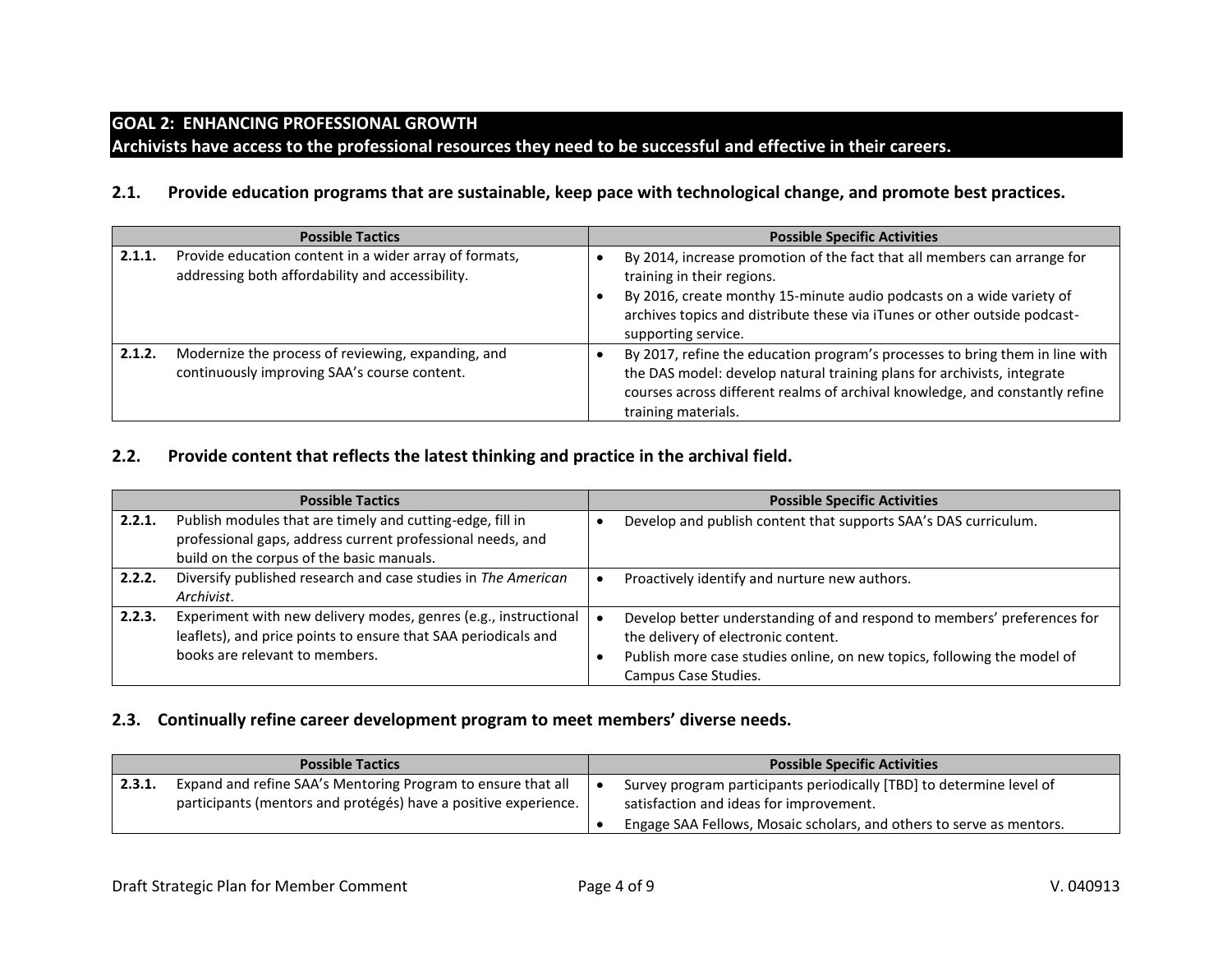| 2.3.2 | Develop for the SAA website a "Career Development"              | Develop an online guide for young people who are interested in a career in      |
|-------|-----------------------------------------------------------------|---------------------------------------------------------------------------------|
|       | destination that provides practical information on archival     | archives.                                                                       |
|       | education, career paths and options, professional               | Work with component groups to develop an online guide for young                 |
|       | development, job hunting, etc., for archivists at all stages of | archivists on possible career paths (university archivist, manuscripts curator, |
|       | their careers.                                                  | government archivist, historical society archivist, business archivist, etc.).  |

## *Goal 2 Key Performance Indicators (Examples):*

| <b>FY 2014</b>                                     | <b>FY 2015</b>                                     | <b>FY 2016</b>                                     |
|----------------------------------------------------|----------------------------------------------------|----------------------------------------------------|
| X members participate in SAA workshops and/or      | Y members participate in SAA workshops and/or      | Z members participate in SAA workshops and/or      |
| webinars. [2.1.1.]                                 | webinars. [2.1.1.]                                 | webinars. [2.1.1.]                                 |
| Sales of SAA publications (in X, Y, Z formats)     | Sales of SAA publications (in X, Y, Z formats)     | Sales of SAA publications (in X, Y, Z formats)     |
| increase by X%. [2.2.1. and 2.2.3.]                | increase by Y%. [2.2.1. and 2.2.3.]                | increase by Z%. [2.2.1. and 2.2.3.]                |
| Members frequently [TBD] discuss and cite SAA      | Members frequently [TBD] discuss and cite SAA      | Members frequently [TBD] discuss and cite SAA      |
| publications and AA articles in their professional | publications and AA articles in their professional | publications and AA articles in their professional |
| communications.                                    | communications.                                    | communications.                                    |
| Participation in SAA's career services (Career     | Participation in SAA's career services (Career     | Participation in SAA's career services (Career     |
| Center, Mentoring Program, website) increases by   | Center, Mentoring Program, websit) increases by    | Center, Mentoring Program, website) increases      |
| X%.                                                | Y%.                                                | by Z%.                                             |
|                                                    | Member satisfaction in SAA's education,            | Readership of AA Online increases by 20% from      |
|                                                    | publications, and career services offerings        | FY 2014 to FY 2018.                                |
|                                                    | increases by X%, Y%, and Z%, respectively, from    |                                                    |
|                                                    | the 2012 Member Loyalty Survey.                    |                                                    |

## **GOAL 3: ADVANCING THE FIELD**

**Professional knowledge expands to keep pace with an increasingly diverse archival record.**

## **3.1. Identify the need for new standards and participate in the development of relevant standards and best practices.**

| <b>Possible Tactics</b> |                                                                | <b>Possible Specific Activities</b>                                    |  |
|-------------------------|----------------------------------------------------------------|------------------------------------------------------------------------|--|
| 3.1.1.                  | Maintain ongoing environmental scan to facilitate awareness of | Promote Standards Portal to SAA members to encourage identification of |  |
|                         | gaps and relevant external standards.                          | gaps and needs.                                                        |  |
|                         |                                                                | Standards Committee to communicate regularly with key component groups |  |
|                         |                                                                | to assess needs for standards development.                             |  |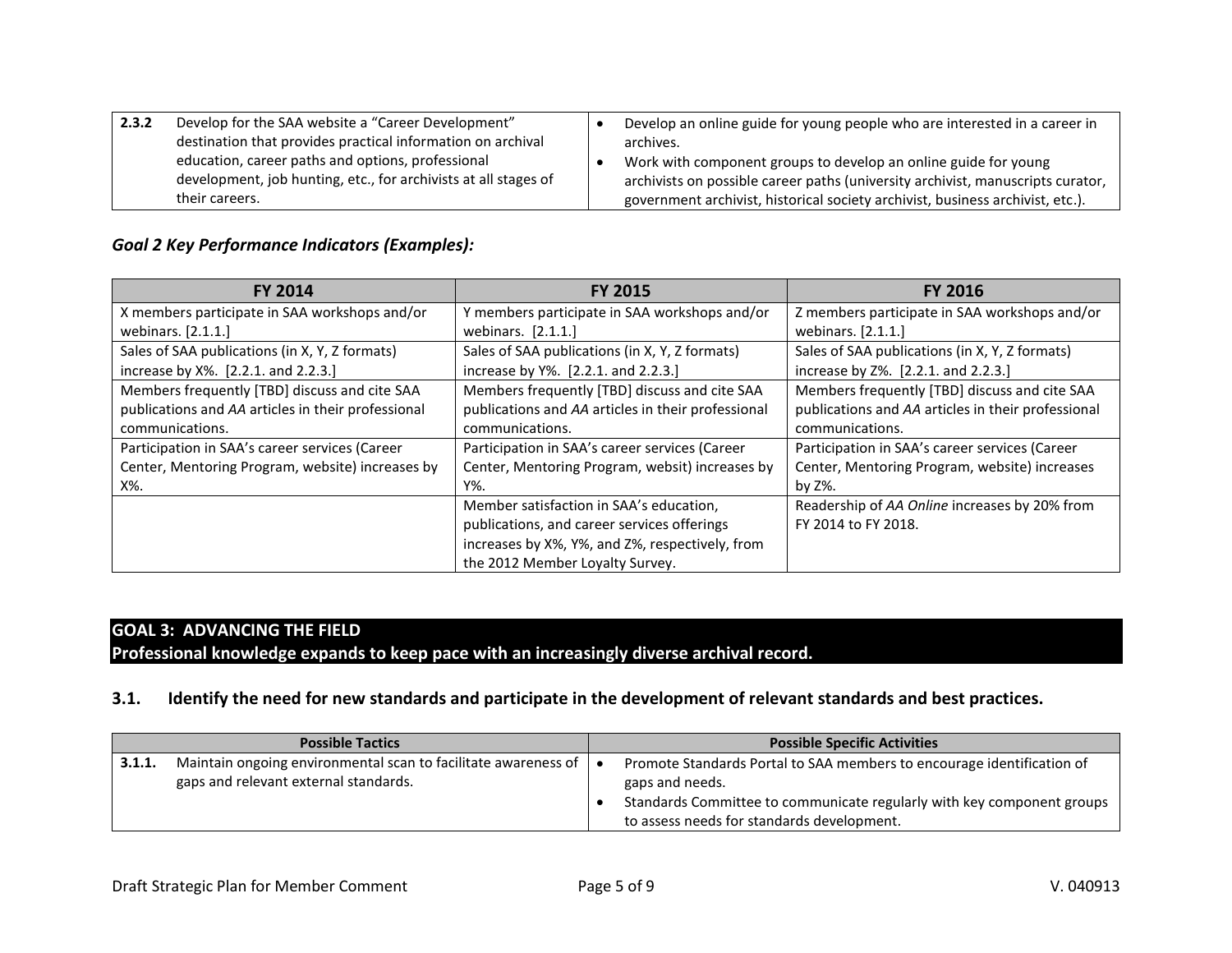| 3.1.2. | Collaborate with other standards-creating organizations (e.g., | By 2015, identify those standards the profession most desperately needs to |
|--------|----------------------------------------------------------------|----------------------------------------------------------------------------|
|        | ARMA, ICA) to develop standards that SAA can endorse.          | meet its mission.                                                          |

### **3.2. Foster and disseminate research in the field.**

|        | <b>Possible Tactics</b>                                                                                                             | <b>Possible Specific Activities</b>                                                                                                                                                                                                                                                                              |
|--------|-------------------------------------------------------------------------------------------------------------------------------------|------------------------------------------------------------------------------------------------------------------------------------------------------------------------------------------------------------------------------------------------------------------------------------------------------------------|
| 3.2.1. | Explore ways to collect and distribute content presented at<br>annual meetings more comprehensively.                                | Integrate poster sessions more fully into the annual meeting to expand<br>$\bullet$<br>professional communication and encourage engagement.<br>Encourage member engagement with published content with hosted<br>discussion groups online or at the annual meeting.                                              |
| 3.2.2. | Support the creation of new knowledge by sponsoring<br>opportunities for creative collaboration and sharing (eg,<br>unconferences). | Work with grant agencies to sponsor gatherings, workshops, symposia that<br>bring together potential collaborative partners (ie, institutions that might<br>not work together otherwise) and stimulate development of new research<br>and projects.<br>Expand distribution of SAA publications in allied fields. |
| 3.2.3. | Conduct and publish research on the archives profession and<br>its practitioners (A*CENSUS II).                                     | Develop a methodology for canvassing archivists via a new version of<br>A*CENSUS.<br>Determine availability of external funding. Submit grant application(s) if<br>external funding seems likely.                                                                                                                |

## **3.3. Participate actively in relevant partnerships and collaborations.**

|        | <b>Possible Tactics</b>                                                                                                                            | <b>Possible Specific Activities</b>                                                                                                                                                                                                                                                                                               |
|--------|----------------------------------------------------------------------------------------------------------------------------------------------------|-----------------------------------------------------------------------------------------------------------------------------------------------------------------------------------------------------------------------------------------------------------------------------------------------------------------------------------|
| 3.3.1. | Forge new alliances with the information technology<br>community nationally.                                                                       | By 2014, begin discussions with national information technology associations<br>on how to collaborate on issues of mutual concern.<br>By 2015, complete plan for undertaking a joint archives/IT project, with a<br>national scope, to highlight society's exceptional need for access to data<br>sources.                        |
| 3.3.2. | Identify and highlight our shared values with the library and<br>records management communities.                                                   | Organize a periodic symposium on shared issues.<br>٠<br>By 2015, develop plans with a) ALA and other library associations and b)<br>ARMA to work collaboratively on issues of shared interest.                                                                                                                                    |
| 3.3.3. | Enhance SAA's relationship with regional/state archival<br>associations to increase our collective capacity by sharing<br>knowledge and resources. | By 2014, develop a Joint Committee on Archival Cooperation representing<br>٠<br>SAA and the nation's regional/state archival associations, with a focus on<br>sharing resources and knowledge and meeting shared advocacy goals.<br>Host annual meeting regional summit and provide infrastructure for<br>SAA/regional committee. |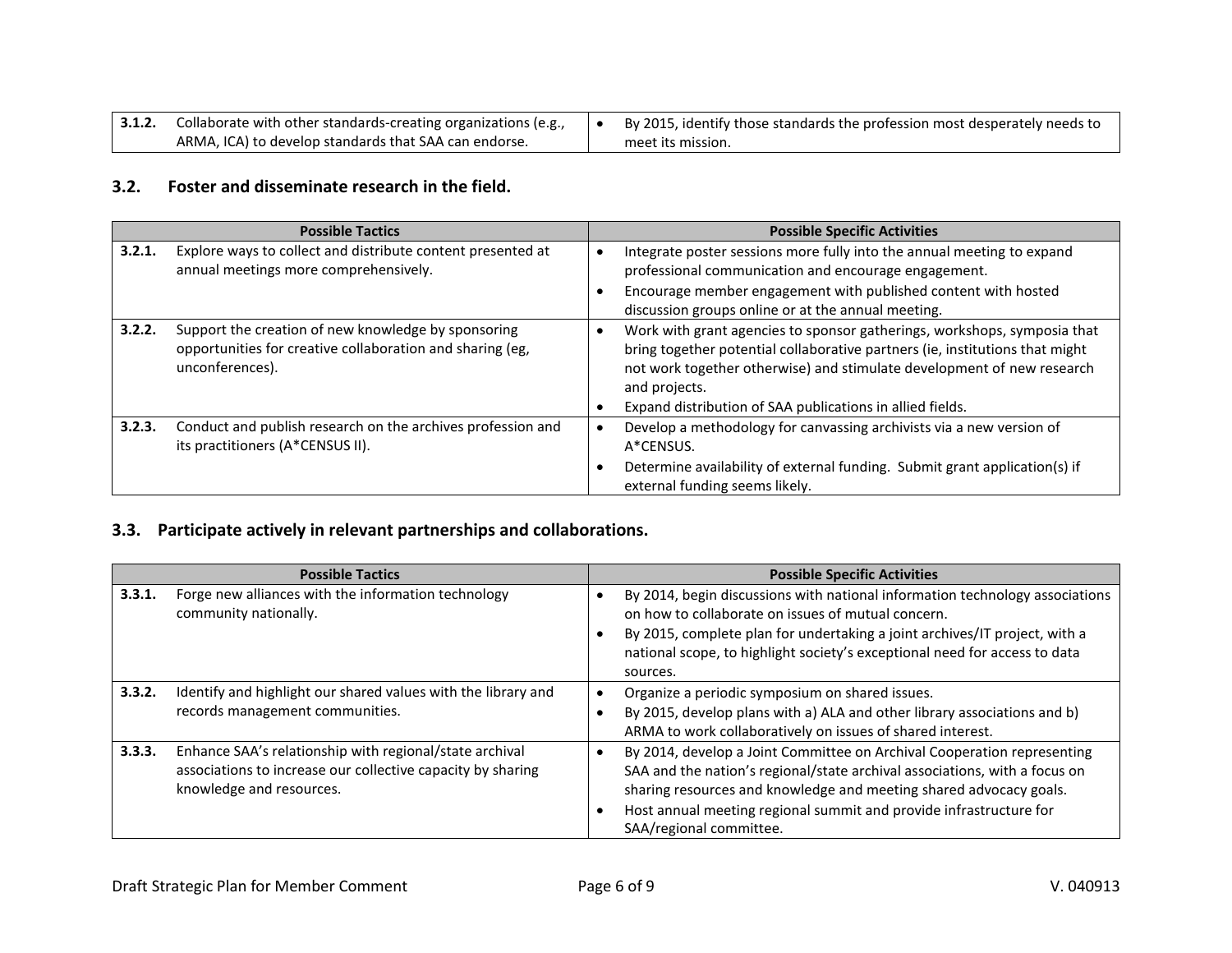## *Goal 3 Key Performance Indicators (Examples):*

| FY 2014                                           | <b>FY 2015</b>                                      | <b>FY 2016</b>                                    |
|---------------------------------------------------|-----------------------------------------------------|---------------------------------------------------|
| An increasing number [TBD] of non-archivists      | An increasing number [TBD] of non-archivists (e.g., | An increasing number [TBD] of non-archivists      |
| (e.g., records managers, IT professionals) attend | records managers, IT professionals) attend SAA      | (e.g., records managers, IT professionals) attend |
| SAA annual meetings and courses. [3.3.1. and      | annual meetings and courses. [3.3.1. and 3.3.2.]    | SAA annual meetings and courses. [3.3.1. and      |
| 3.3.2.]                                           |                                                     | 3.3.2.]                                           |
| SAA and regional/state archival associations      | SAA and regional/state archival associations        | SAA and regional/state archival associations      |
| effectively [TBD] share knowledge and resources   | effectively [TBD] share knowledge and resources to  | effectively [TBD] share knowledge and resources   |
| to strengthen the position of archives and        | strengthen the position of archives and archivists. | to strengthen the position of archives and        |
| archivists. [3.3.4.]                              | [3.3.4.]                                            | archivists. [3.3.4.]                              |
|                                                   | By FY 2015, most papers and posters delivered at    |                                                   |
|                                                   | SAA's annual meeting are available long term on     |                                                   |
|                                                   | SAA's website. [3.2.1.]                             |                                                   |

#### **GOAL 4: MEETING MEMBERS' NEEDS**

**SAA is an agile association that delivers outstanding service and fosters a culture of participation.**

#### **4.1. Invest in an effective and sustainable technology infrastructure.**

|        | <b>Possible Tactics</b>                                                                                                                                                                                                        | <b>Possible Specific Activities</b>                                                                                                                                                                                                                                                                                                                                                                                           |
|--------|--------------------------------------------------------------------------------------------------------------------------------------------------------------------------------------------------------------------------------|-------------------------------------------------------------------------------------------------------------------------------------------------------------------------------------------------------------------------------------------------------------------------------------------------------------------------------------------------------------------------------------------------------------------------------|
| 4.1.1. | Implement a new association management software system for<br>all aspects of membership services and operations.                                                                                                               | Issue an RFP for a new AMS as soon as the budget situation permits.                                                                                                                                                                                                                                                                                                                                                           |
| 4.1.2. | Use social media tools with high member comfort levels to<br>facilitate member-to-member communication.                                                                                                                        | Solicit member feedback annually, especially that of component group<br>leaders, to inform ongoing decisions about social media platforms that SAA<br>supports and/or encourages for use of its members through the component<br>groups to which they belong.                                                                                                                                                                 |
| 4.1.3. | Upgrade and implement a single web interface using current<br>Drupal CMS technology that integrates standard Web 2.0 social<br>media features, including the capacity to create virtual groups<br>(Drupal Commons) within SAA. | Produce a three-year plan that addresses: completion of a full migration of<br>relevant legacy data, upgrade to current versions of Drupal, freshening of the<br>user interface, and a plan for establishing virtual SAA groups through the<br>Drupal Commons application.<br>Roll out comment version of an updated Drupal website with additional social<br>media features by the time of the January 2016 Council meeting. |
| 4.1.4. | Test, evaluate, and deploy a strategic implementation of online                                                                                                                                                                | Present to the Council by January 2015 a projected three-year timeline to                                                                                                                                                                                                                                                                                                                                                     |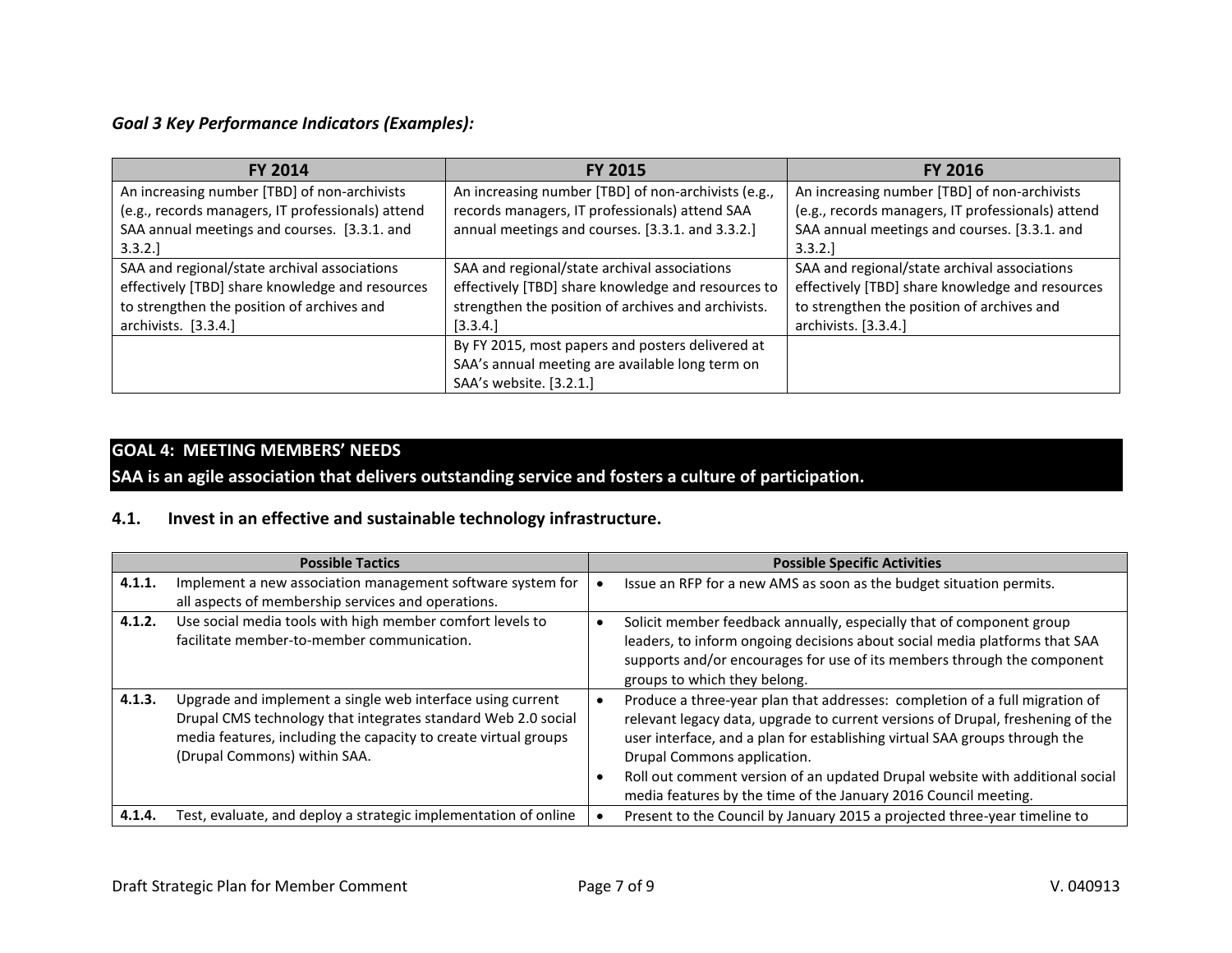|        | access to select portions of SAA's annual meeting within a<br>business model that projects eventual cost recovery.           | include the technology requirements, cost impact statement, and operational<br>overhead concerns for making online annual meeting sessions available. |
|--------|------------------------------------------------------------------------------------------------------------------------------|-------------------------------------------------------------------------------------------------------------------------------------------------------|
| 4.1.5. | Develop a healthy technology reserve to assist SAA in meeting<br>its members' needs in an era of rapidly changing management | Annually add net budget gains to a technology reserve unless more pressing<br>needs are overriding.                                                   |
|        | and communications technologies.                                                                                             |                                                                                                                                                       |

## **4.2. Facilitate effective communication with and among members.**

| <b>Possible Tactics</b> |                                                                                                        | <b>Possible Specific Activities</b>                                                                                                                                                                                                                                                                                        |  |
|-------------------------|--------------------------------------------------------------------------------------------------------|----------------------------------------------------------------------------------------------------------------------------------------------------------------------------------------------------------------------------------------------------------------------------------------------------------------------------|--|
| 4.2.1.                  | Implement short-term measures to enhance SAA's web and<br>social media presence.                       | Implement an aggregator tool to provide one-stop access to all of the social<br>media accounts used by the SAA office and by all component groups.<br>Build on "Off the Record" blog to continue to engage with members in an<br>informal context; ensure an active Council presence on Twitter.                           |  |
| 4.2.2.                  | Promote member input and increase means for members to<br>tell SAA what they think and what they need. | By 2015, use periodic blip-surveys to find out what members are thinking.<br>Collect basic data on respondents to enable more robust evaluation of<br>responses.<br>Beginning in 2015, use the results of these surveys to review and revise, in a<br>continuous improvement model, SAA services and information delivery. |  |

#### **4.3. Create opportunities for members to participate fully in the association.**

|        | <b>Possible Tactics</b>                                                                                                         | <b>Possible Specific Activities</b>                                                                                                                                                                                                                                                                                                                                                                    |
|--------|---------------------------------------------------------------------------------------------------------------------------------|--------------------------------------------------------------------------------------------------------------------------------------------------------------------------------------------------------------------------------------------------------------------------------------------------------------------------------------------------------------------------------------------------------|
| 4.3.1. | Remove barriers, perceived and actual, to broad participation<br>by SAA members in Section and Roundtable activities.           | Council members to participate in at least one annual discussion of possible<br>projects or issues with each Section/Roundtable leadership group for which<br>they serve as liaison, encouraging activities that involve members who are not<br>part of the group's leadership.<br>Publish at least one Off the Record post per month that highlights an<br>impressive Section or Roundtable activity. |
| 4.3.2. | Formally adopt revenue-neutral, low-barrier social media tools<br>to enable broader participation by members in SAA activities. | Implement an aggregator on the SAA website to make it easier for SAA<br>members and others to follow the social media posts of SAA and its<br>component groups.<br>Launch annual meeting blog and encourage component groups to organize<br>volunteers to contribute summaries of education sessions.                                                                                                  |